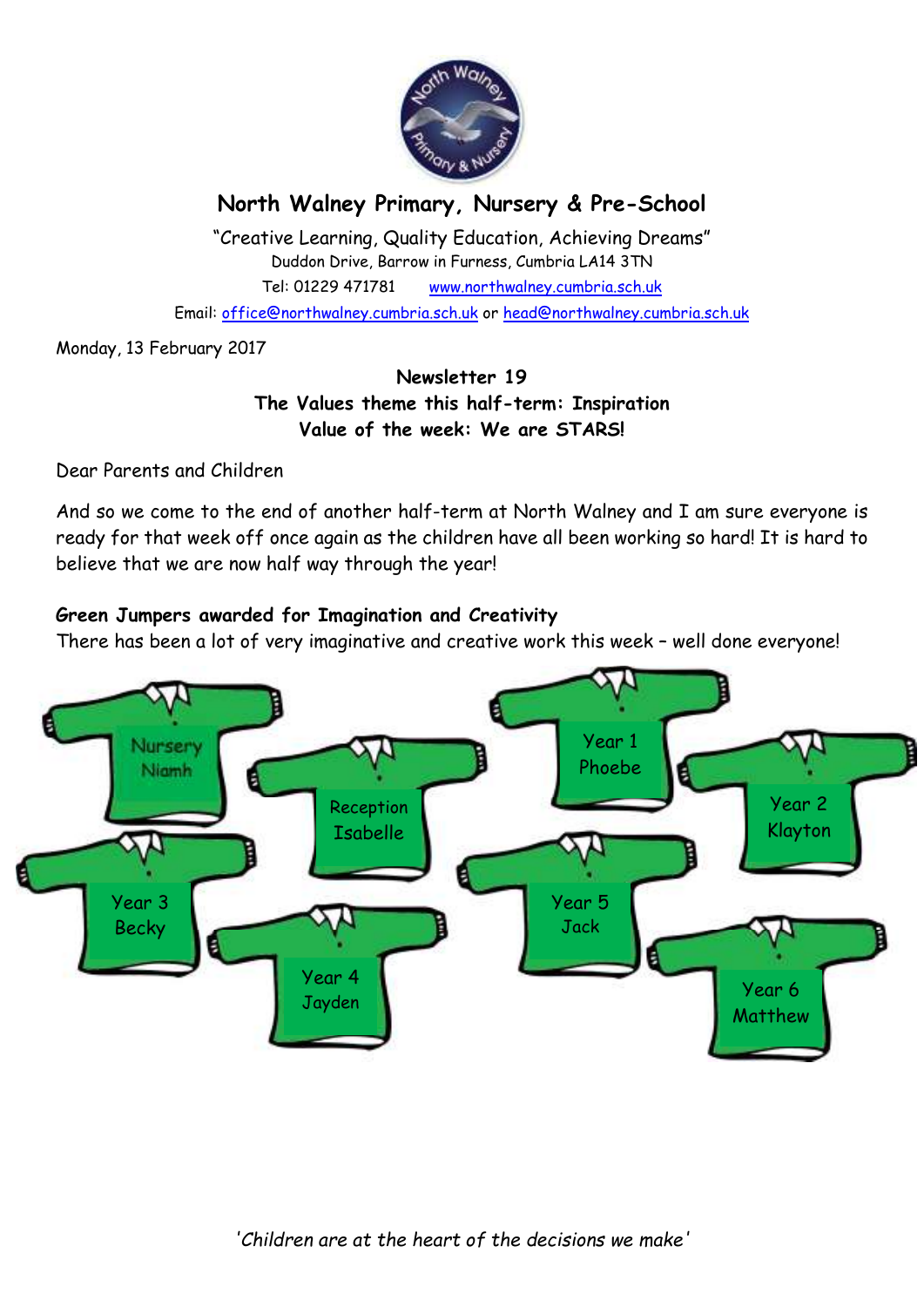

#### **Well done Footballers**

Well done to our team last week who won one and lost one at the tournament. Miss Mountford said the children really did us proud and had an excellent attitude throughout! Well done everybody!

# **World Book Day – Friday 3rd March**

World Book Day is actually on the Thursday but as some of our children will be out at swimming we have decided to hold it on the Friday instead. All of the children and staff are invited to come in dressed as their favourite book characters for the day and then there will be activities throughout the day to celebrate reading and enjoying a good book!





#### **Contact Details – Phone numbers and addresses**

Mrs Malone is sending out the current details we have for you and your child later today. Please take some time to check these details and let us know of any changes. It is really important that you keep the school up to date, especially with phone numbers! Thank you.

## **Valentines Disco and Cancellation of Barrow AFC Football Training that night! Tuesday 14th February**

Quick reminder that we are having our Valentines Disco on Tuesday 14th February – details in a previous newsletter. The football training that night will be cancelled so that the children can all join in with the disco.

Tickets cost £1.00 and are available from the school office or the classteachers. Please remember that Nursery and Reception children need an adult with them. Snacks and drinks will be available to buy during the disco!



And finally…

I hope everyone has a good half-term holiday and comes back ready and refreshed! Have a great time and be safe!

Yours sincerely,